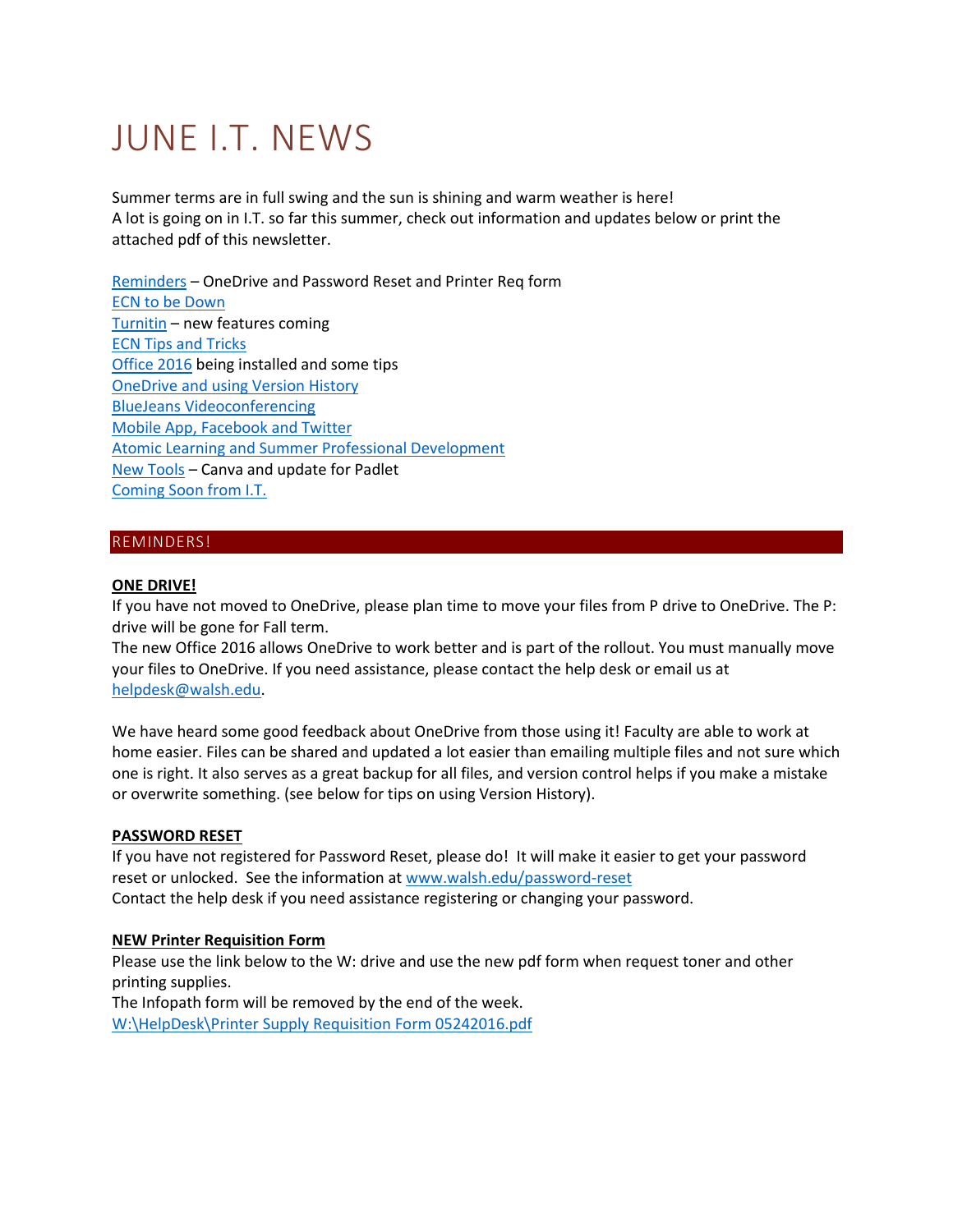# <span id="page-1-0"></span>ECN DOWNTIME!!!

**ECN will be down Monday August 8th from 5am-10am for a Vendor Upgrade.**  Please plan your due dates and assignments accordingly.

## <span id="page-1-1"></span>TURNITIN UPDATE JULY 18TH

# **Turnitin will be updating to Feedback Studio on July 18th .**

The new update is called Feedback Studio and the features will be available via the reporting in ECN. Look for more information in July about the new tool and features.

#### <span id="page-1-2"></span>ECN TIPS AND TRICKS

#### **Resubmissions for student assignments**

When you need to allow a resubmission for a student or students, change the Accept Until date on the assignment to match the resubmission date for the student. If you only put in a resubmission date on the assignment for the student they will not be able to see the area to resubmit the assignment.

#### **Need help using ECN?**

Try out the context sensitive help by clicking on the  $\bullet$  in the upper right of the page you are working on.

If you would rather peruse the help topics, click *Help* on the bottom left of your course to browse the help library.

As always, feel free to contact John Gurnak or myself if you need assistance during business hours.

## <span id="page-1-3"></span>OFFICE 2016 INSTALLATION AND TIPS

**Office 2016 is being rolled out this summer.** A team from I.T. is out and about and scheduling updates for faculty and staff.

By Fall semester all labs and campus computers will have Office 2016. If you do not have it at home, you can download it for free from your Office365 login.

To learn more about Office 2016, check out the Atomic Learning tutorial [What's New in Office 2016](https://www.atomiclearning.com/highed/new-office-2016-bigger-brains-training)

If you are using InfoPath for forms this is not available in Office 2016, please contact Angie or myself in advance of your upgrade, for an alternative to interactive forms.

#### **After the upgrade – a few tips.**

If your OneDrive stops syncing or has issues, please contact Angie at the help desk and she can remote in and check on it.

## **Where are my Office Programs?**

Office 2016 has placed each program individually on your Program listing. There will not be a folder for Microsoft Office. The programs are listed alphabetically in your listing.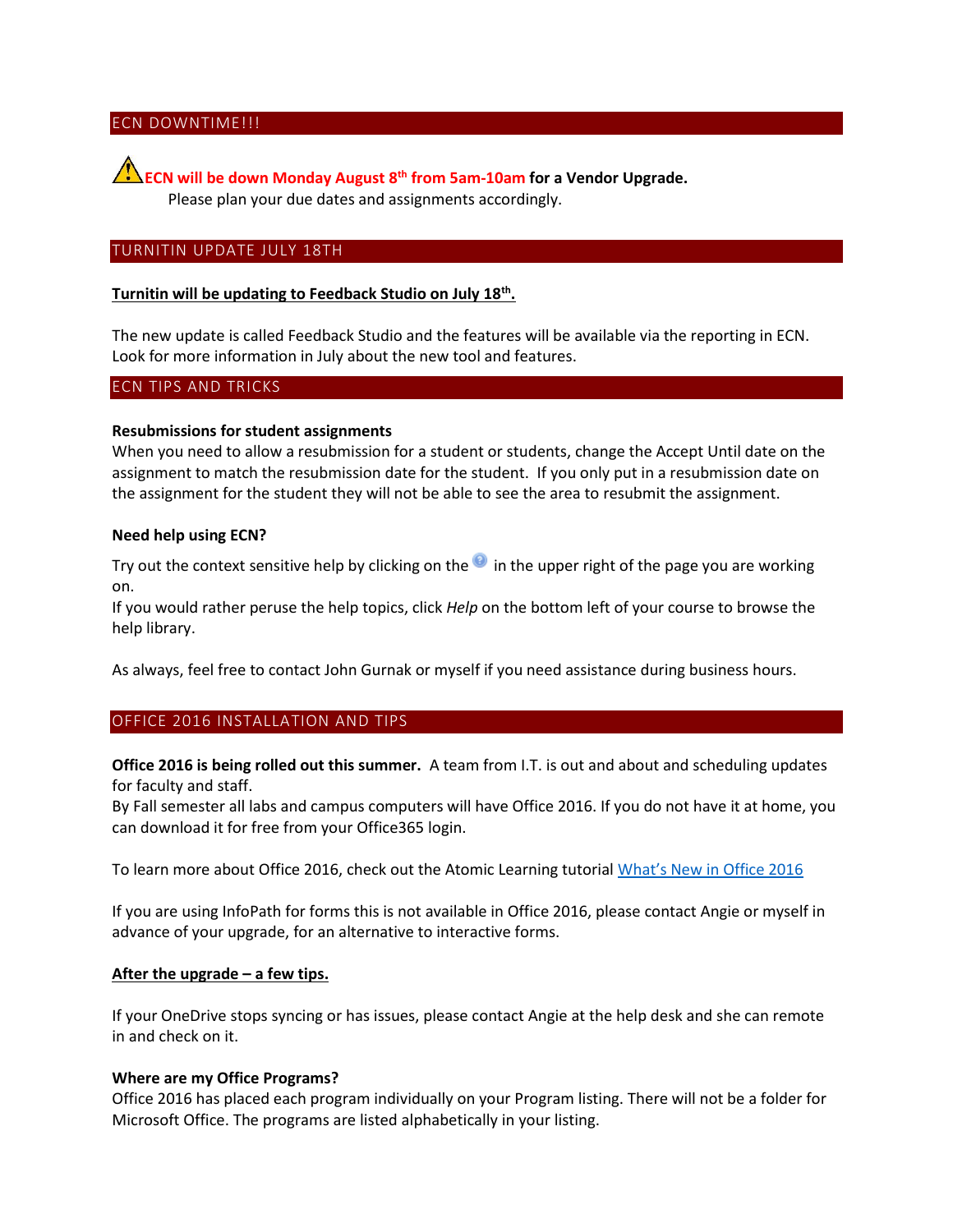Click on the Start button -> Click *All Programs* -> Scroll and look for the program name without Microsoft for example Word or Excel



## **How do I get my programs pinned to the Taskbar?**

Find the program on the Programs list -> Right click and choose *Pin to Taskbar*.

If you want it to be on the top of your Start button menu then choose *Pin to Start Menu*.

| <b>DB</b> Outle             | Open                              |    |
|-----------------------------|-----------------------------------|----|
| Paint                       | <b>Troubleshoot compatibility</b> | JT |
| Photo<br><b>B</b> Powe      | Pin to Taskbar                    | Φ  |
| Prezil                      | Pin to Start Menu                 |    |
| Proje<br><sup>2</sup> Publi | Restore previous versions         |    |
| S Skype                     | Send to                           |    |
| Visio                       | Cut                               | tг |
| Wind<br>a Wind              | Copy                              |    |
| <b>K</b> Wind               | Delete                            | ø  |
| Wind<br><b>D</b> Wind       | Rename                            |    |
| <b>P</b> Wind               | Properties                        |    |
| Word 2016                   |                                   |    |
| <b>Coll XPS Viewer</b>      |                                   |    |

#### **Office 2016 feature of the month**

Each month I will highlight a new feature of Office 2016

This month the highlight is for **Outlook**.

The new version of Office will keep a listing of your most recently opened files. When you click *Attach a File* to add a file to an email it will display the latest listing. This makes it easier than searching your OneDrive or computer for the file.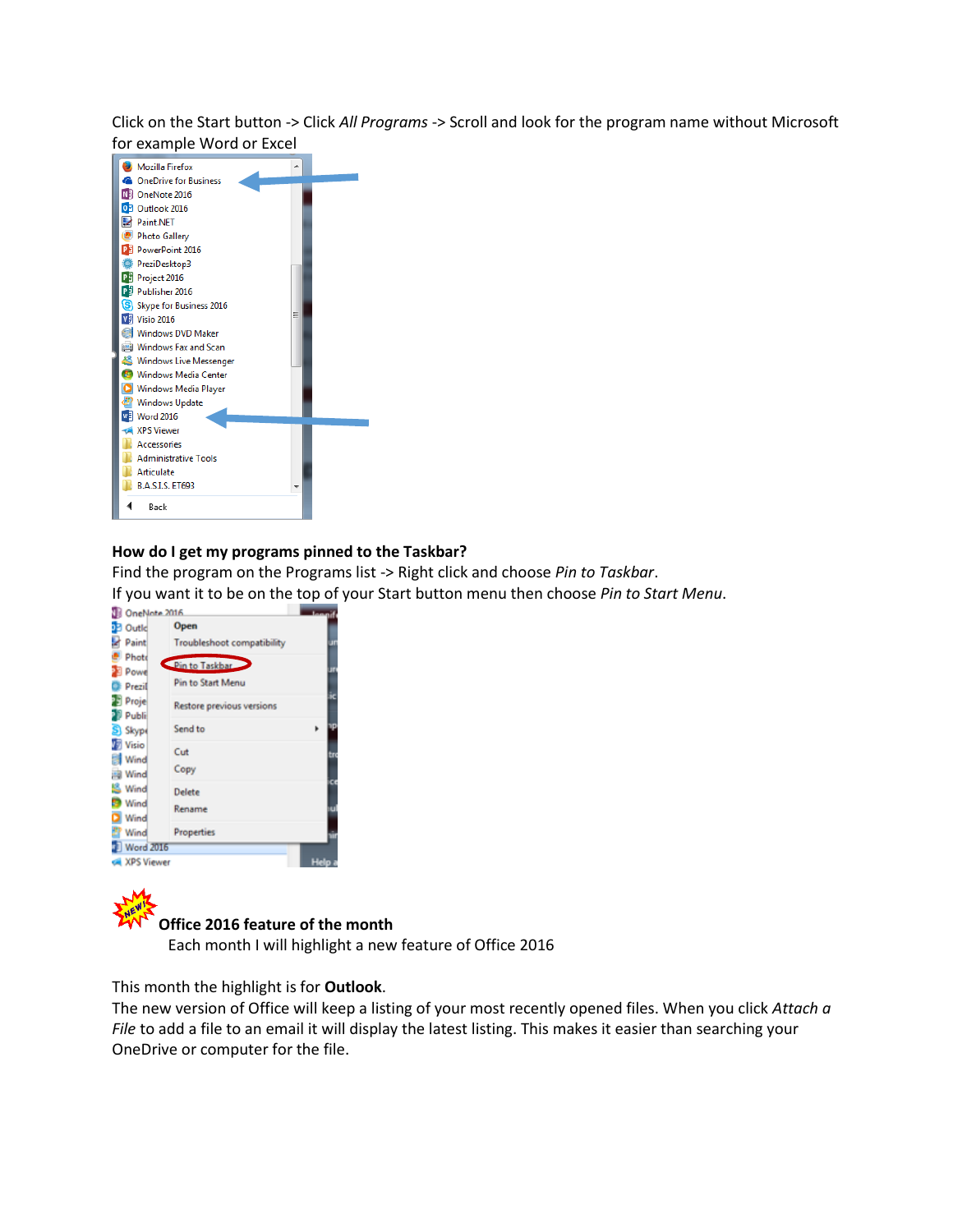

# <span id="page-3-0"></span>ONEDRIVE TIP! VERSION HISTORY

Did you know that OneDrive keeps a version history of all of your documents? Well it does and you can restore from any point you want to.

Go to Office365 on the web and log in. Click the OneDrive tile.

Click the … next to any file

**H** Document.docx

## Choose Version History



Click the drop down arrow next to the date/time you want to restore. Click Restore to move this version to the top.

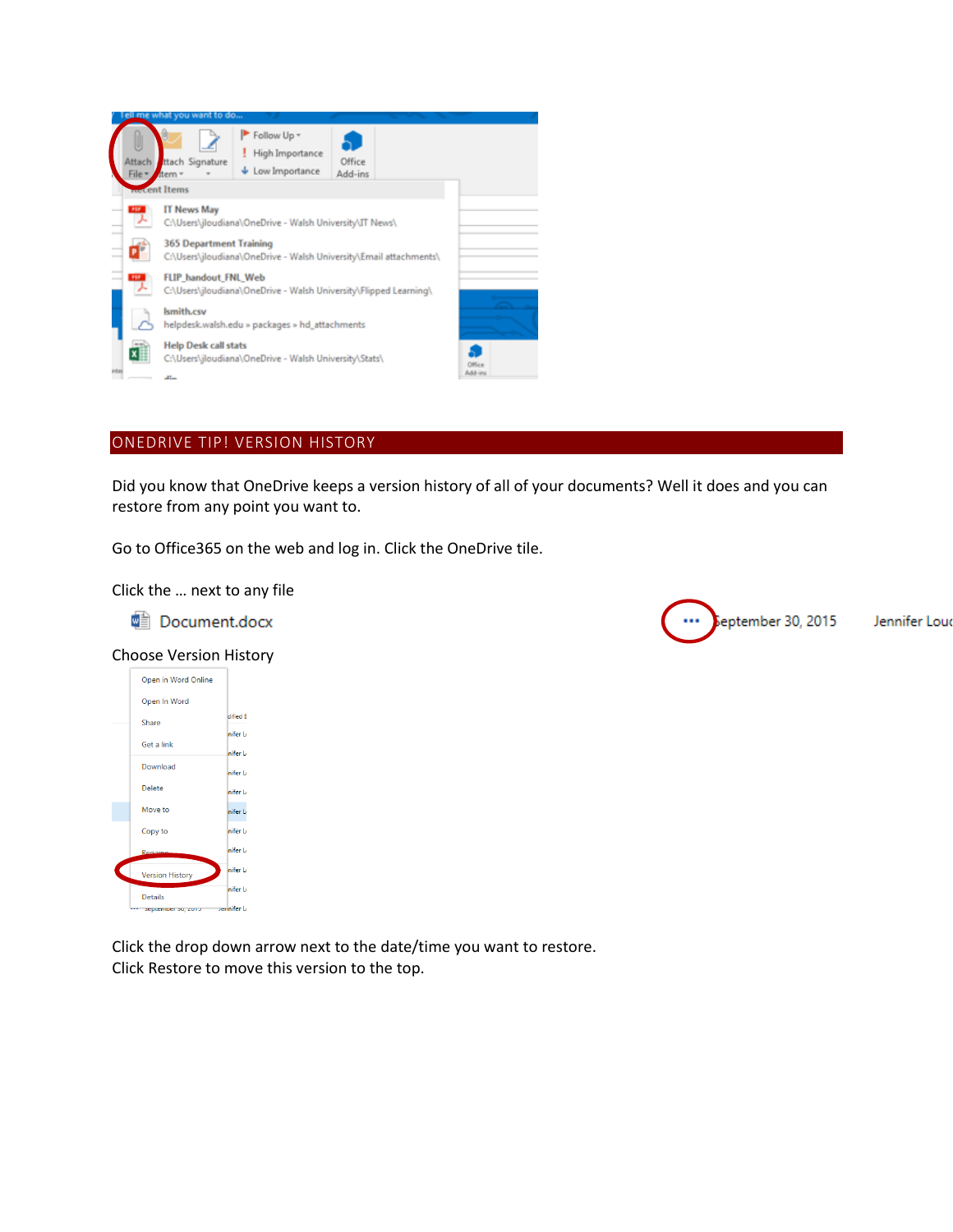**Version History** 



# Click OK on the popup, if you aren't sure click Cancel.

| Message from webpage |                                                                         |
|----------------------|-------------------------------------------------------------------------|
|                      | You are about to replace the current version with the selected version. |
|                      | Cancel<br>OK                                                            |

The restored version will be the next number in sequence, in this example it is 8.0

- No. 4 Modified
- 8.0 6/6/2016 11:20 AM
- 7.0 9/30/2015 11:14 AM
- 6.0 9/30/2015 11:08 AM
- 5.0 9/28/2015 10:54 AM
- $\overline{AB}$  and mass sales its

## <span id="page-4-0"></span>VIDEOCONFERENCING WITH BLUEJEANS

We have renewed our licensing for Blue Jeans which is our campus videoconferencing system. If you have not tried using it, next time you have a call or meeting try it out!

Some of the advantages over other tools:

- $\triangleright$  Can have over 25 participants in the call
- $\triangleright$  Users can connect in via phone and computer or use computer audio/video
- $\triangleright$  Users can change their connection mid-meeting, for example if they connected via computer and the audio isn't good they can switch to phone. If they need to leave a meeting at their desk they can switch to phone on their cell phone and stay on the meeting.
- $\triangleright$  There is a mobile app for Apple and Android that is free.
- $\triangleright$  Room systems can connect to BlueJeans
- $\triangleright$  Moderator can record the meeting and download the mp4 file for later reference

## **Contact Jennifer for a Login to try it out!!**

**Preview the system at one of their Coffee and BlueJeans training sessions** on Tuesdays or Thursdays. Sign up here [https://pages.bluejeans.com/Coffee-and-Bluejeans-](https://pages.bluejeans.com/Coffee-and-Bluejeans-2016.html?_ga=1.10601341.854075001.1441207486)[2016.html?\\_ga=1.10601341.854075001.1441207486](https://pages.bluejeans.com/Coffee-and-Bluejeans-2016.html?_ga=1.10601341.854075001.1441207486)

These trainings are offered to a small group and an experienced trainer will walk you through using BlueJeans as a meeting moderator, a user and how to use the mobile version.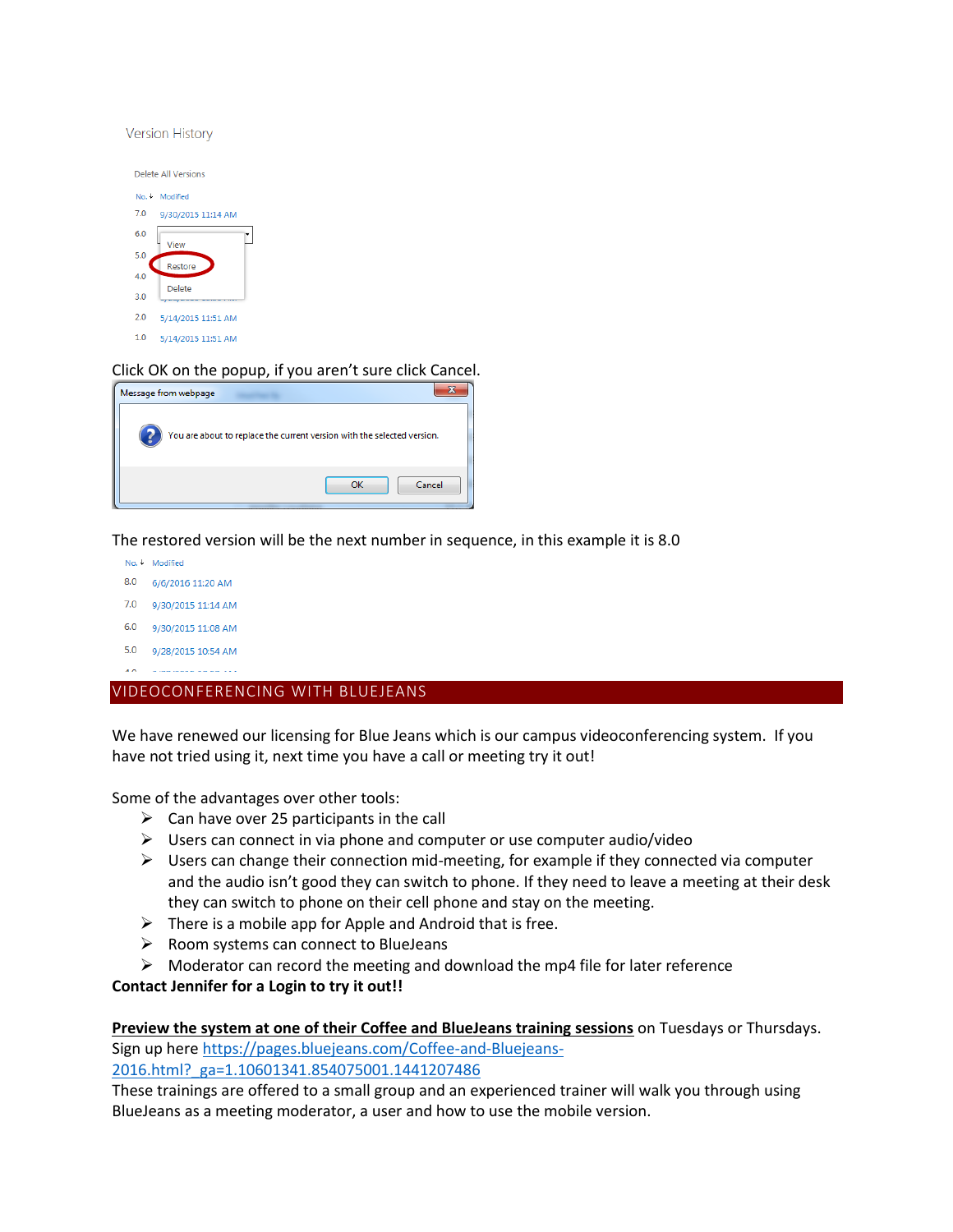# If you have used BlueJeans – below are links to some tips and tricks from BlueJeans

| <b>Get Started Guide</b>   | <b>Video Pro Tips</b>     | <b>Manage Mute Features</b> |  |
|----------------------------|---------------------------|-----------------------------|--|
| <b>See Recording Guide</b> | <b>How to Share Video</b> | <b>How to Share Content</b> |  |
|                            |                           |                             |  |

# <span id="page-5-0"></span>MOBILE APP, FACEBOOK AND TWITTER!

I.T. is moving forward into the mobile and social media arena! Check out our links and mobile app!

The **mobile app** is available in the **CAP App Store** (click the button to see more and download)

Students will see their advisor information and schedules at their finger tips. There is an interactive campus map, shortcuts to our website and more!

**Join I.T. on Facebook and Twitter** to get updates and timely information.

Follow us on Twitter @WalshHelp

Like us on Facebook at https://www.facebook.com/WalshUnivIT/

# <span id="page-5-1"></span>ATOMIC LEARNING AND SUMMER PROFESSIONAL DEVELOPMENT

Atomic Learning is hosting a Summer of Professional Development – sign up here to get information each week to improve your professional and personal life. [AND WIN PRIZES!] <http://www2.atomiclearning.com/summer-2016>

[Log into Atomic Learning](https://secure2.atomiclearning.com/sso/cas/walsh) for more tutorials, tips and tricks!

Spring Semester usage - 2163 faculty/staff and students used Atomic Learning

- 1. IBM SPSS Statistics 19 Training
- 2. Photoshop CS4 Intro Training
- 3. Excel 2013 Intro Training
- 4. SPSS 14 Intro Training
- 5. InDesign CS4 Advanced Training
- 6. Premier Pro Creative Cloud 2014 Training
- 7. How Do I become a better public-speaker
- 8. Word 2013 Intro Training
- 9. Creating a Resume
- 10. APA Research Paper Basics Word 2010

As a reminder you can use Atomic Learning modules to supplement your course. You can link up to 3 tutorial series within your course in ECN. Instructions are attached.